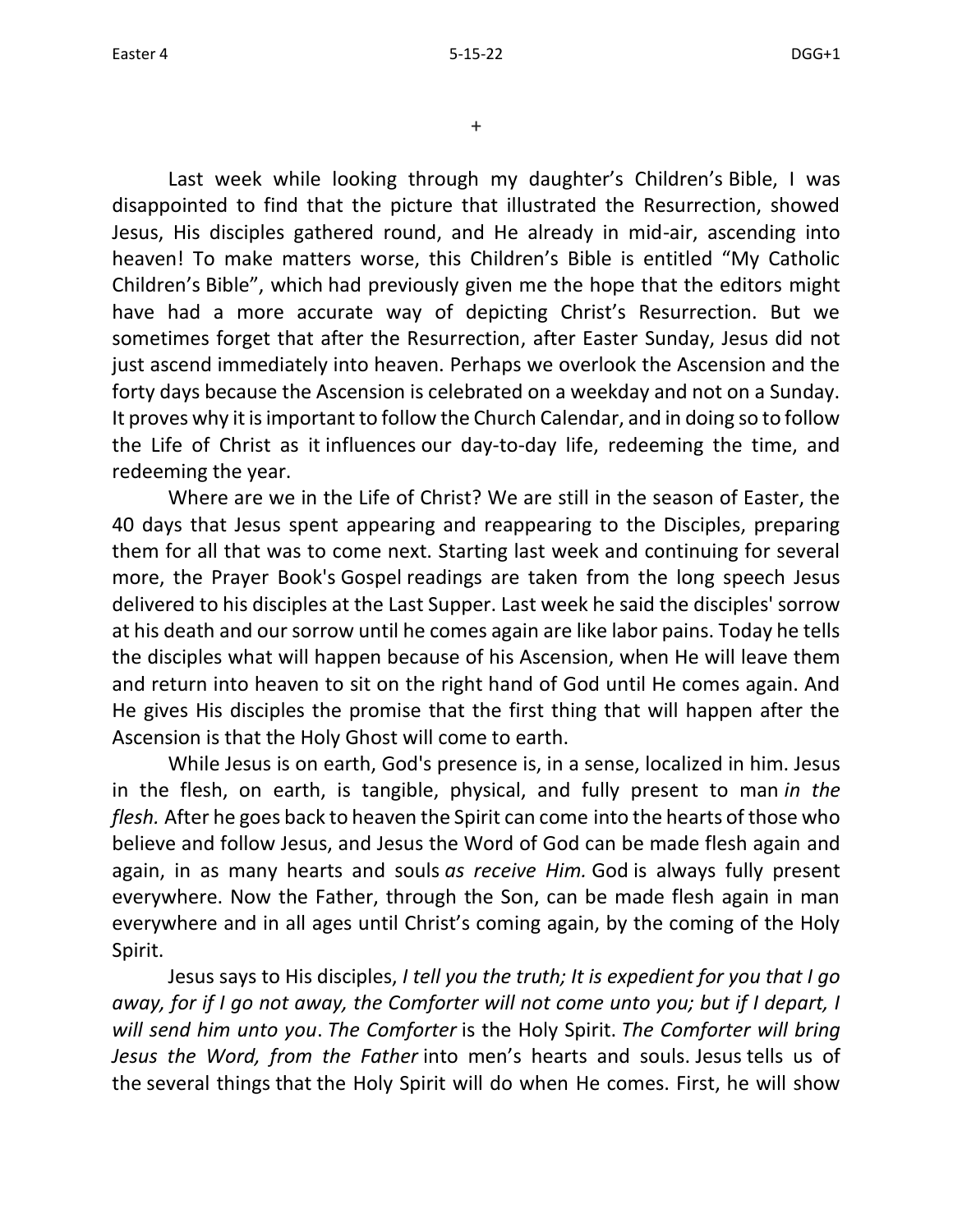the world what sin really is. The Holy Spirit will teach men that sin is disbelief in Jesus, placing our pride above and before the will of God in Jesus Christ, and a lack of trust in what He commands and what He promises. If we really believed who Jesus is and what He teaches, we would not place our pride and vanity above His will and way for us. So, in that sense, every sin is a manifestation of disbelief in Jesus. Jesus says, *He will reprove the world of sin…because they believe not in me*.

The Spirit will also reveal to the world who is truly righteous, *He will reprove the world of righteousness…because I go to my Father, and ye see me no more*. The only truly righteous man who ever lived was the Son of God, Jesus Christ. Jesus proves that He was who He said He was—the Son of God and the Messiah of Israel, and therefore the one who has God's authority to teach. The overwhelming proof that Jesus is who He says He is, for the Disciples, the eyewitnesses, was the Resurrection and the Ascension of Jesus. And yet still they needed the coming of the Holy Ghost to help them to remember all that they had seen in and heard from Jesus, to convict them of their own sins, to bring alive the fact that Jesus Christ is the Son of God, and to *comfort them* as they began to die to sin and embrace Jesus in their hearts by faith. And there will be others, like us. We have not been eyewitnesses to the Resurrection and the Ascension and so must have the truth and meaning of these great events revealed to us by the power of the Holy Spirit. We who believe today, believe because the Holy Spirit has convicted us of the truth embraced by the Apostles and passed on to us in Holy Scripture. After all, Jesus says in this morning's Gospel, *I have many things to say unto you, but ye cannot bear them now. Howbeit when he, the Spirit of truth, is come, he will guide you into all truth*.

Next the Holy Ghost will show the world what judgment is. The World will be judged according to the unchanging Truth of Jesus Christ. The Holy Spirit guides us into the Truth of God, and God does not change His mind, for in God there *is no variableness or turning*. According to His Truth, God has passed His judgment on the devil, the fallen angels, and the world. According to the Epistle to the Hebrews, the greatest power the devil has over us is to make us fear death. Jesus' death and resurrection break that power because they prove that death is nothing to fear. We shall return from our graves in bodies and go to heaven, just as Jesus did, just as was foretold by Job. Jesus says, *He will reprove the world of judgment…because the prince of this world is judged*.

St. James' gives us a guide in this morning's Epistle for listening to the Holy Spirit and opening up ourselves to Him. The Holy Spirit is that *good and perfect gift which cometh down from the Father of Lights*. The Holy Spirit is *the word of truth,*